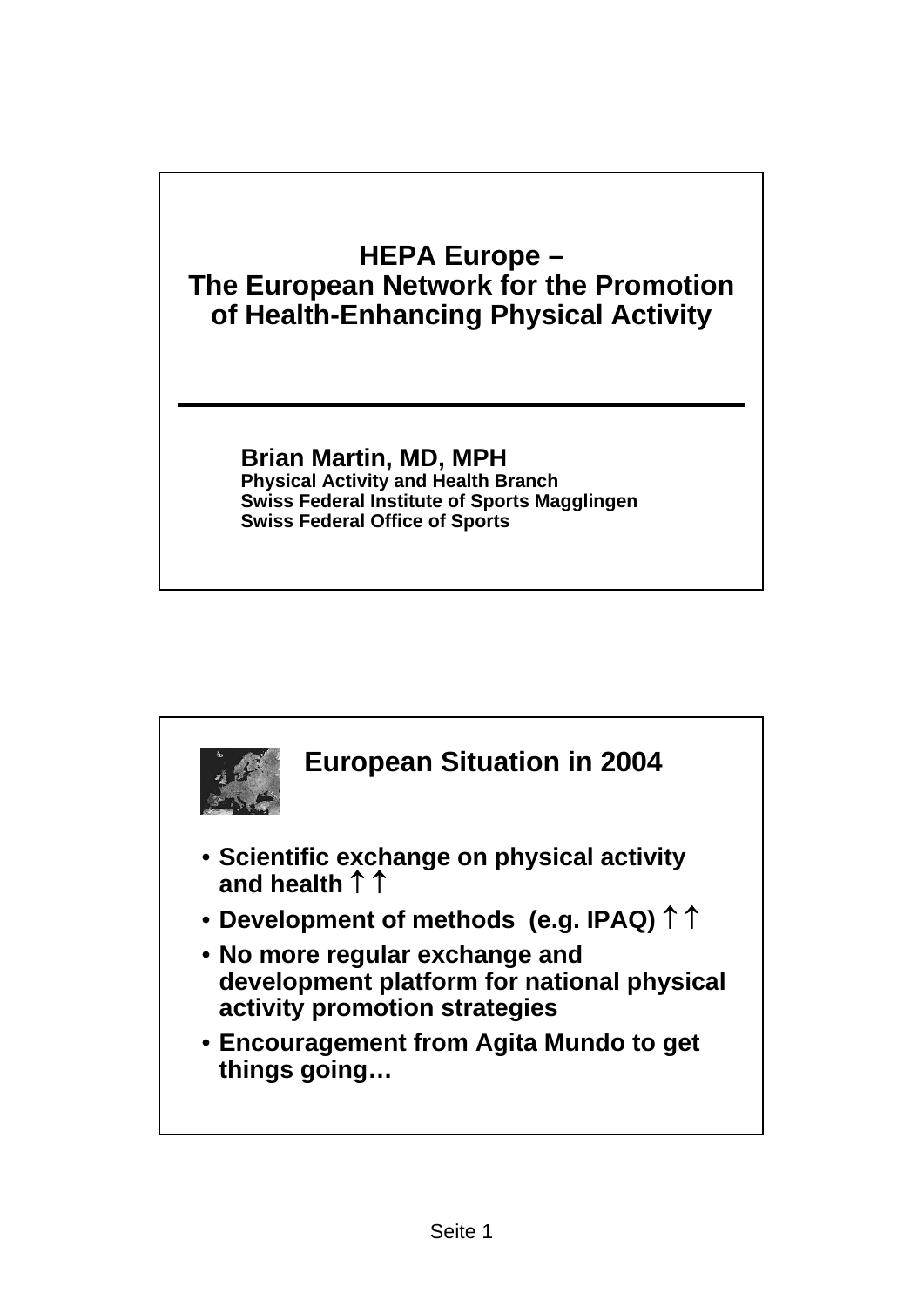

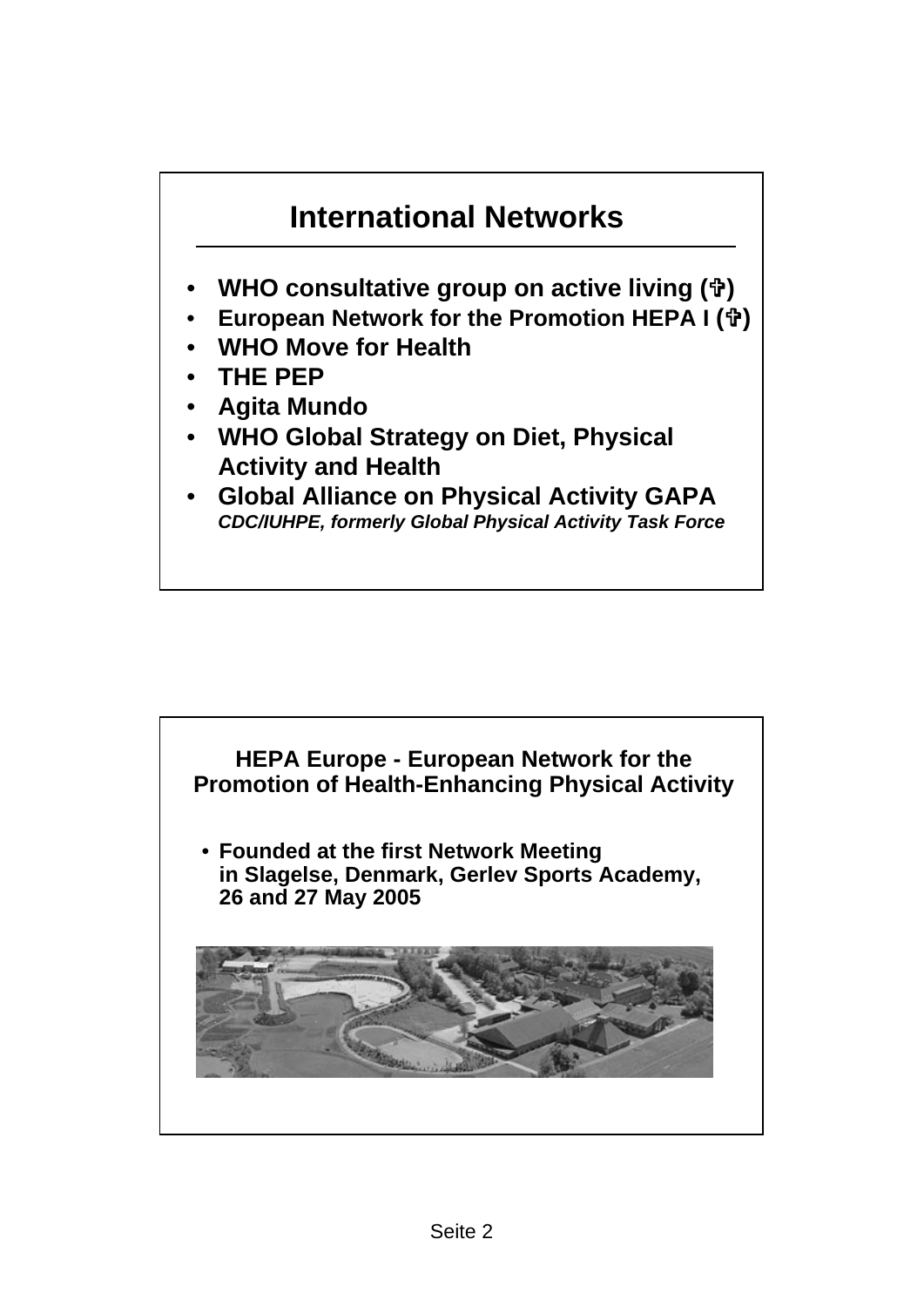

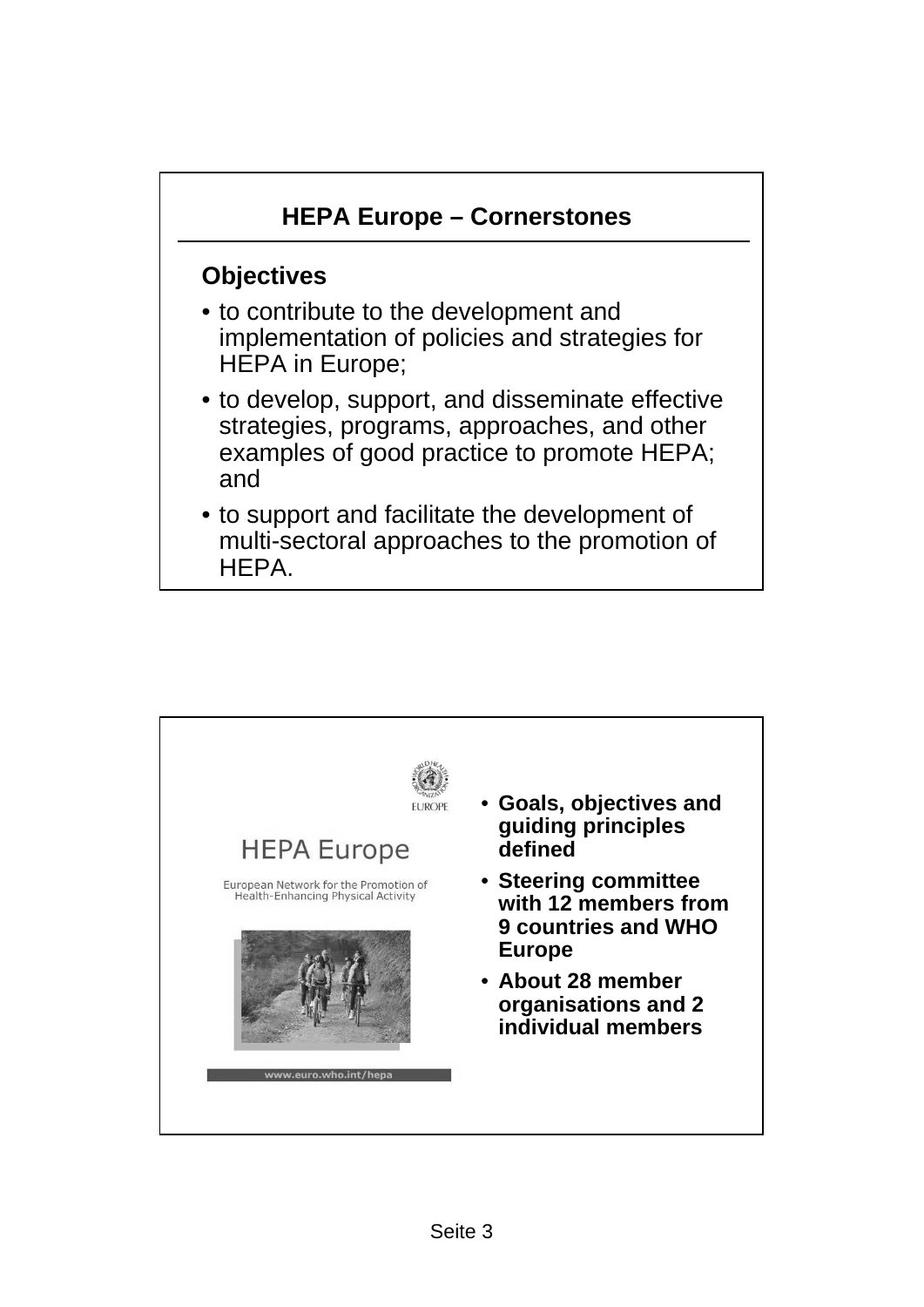### **HEPA Europe – Possibilities and challenges**

- **Secretariat at WHO**
	- Experts´ club vs. public health organisation

## **HEPA Europe – Possibilities and challenges** • **Secretariat at WHO** • **Facilitation of exchange** - Website - Newsletter - Network meetings - Recommended events (e.g. Magglingen Satellite Symposium) - Eventually network congresses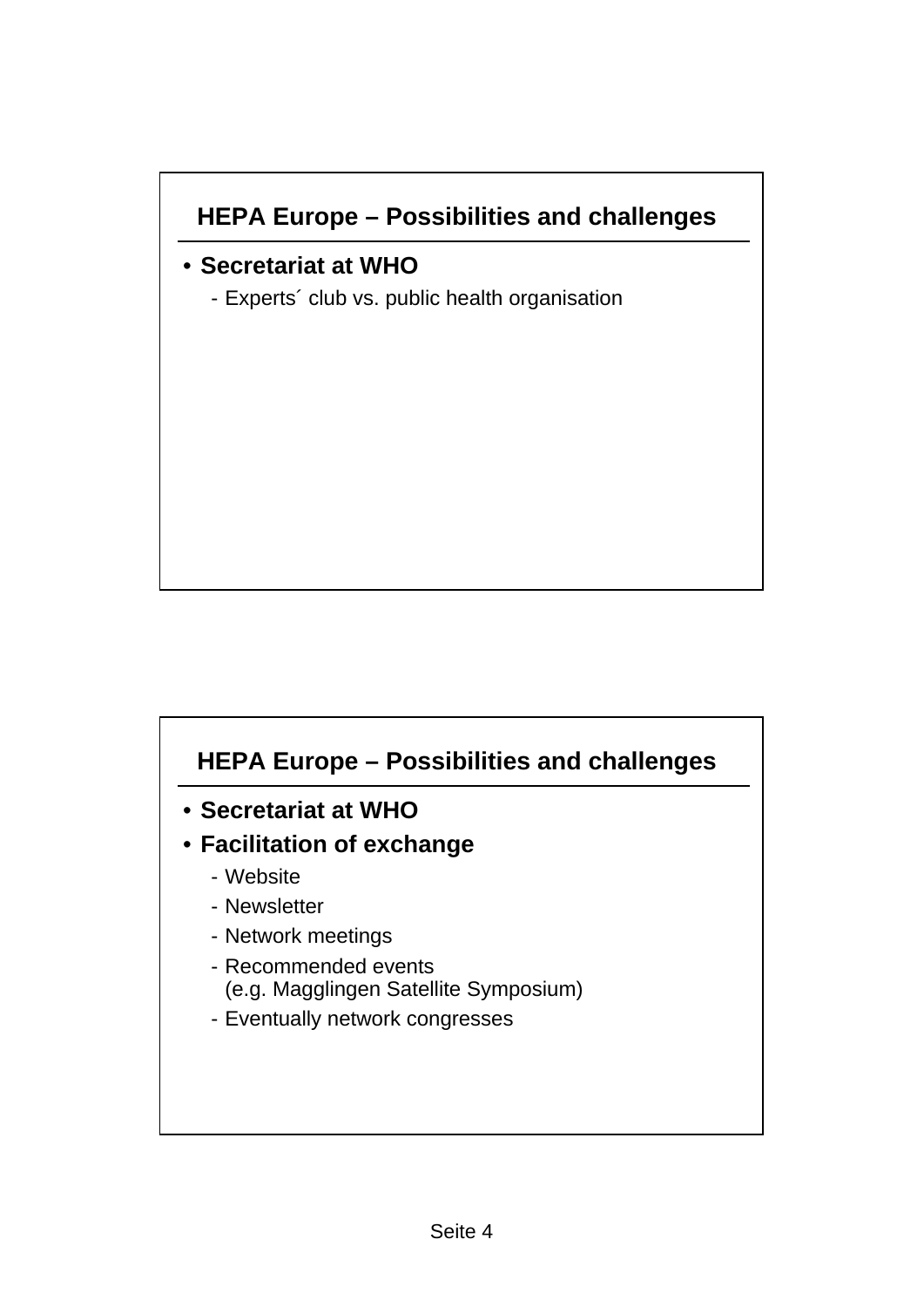

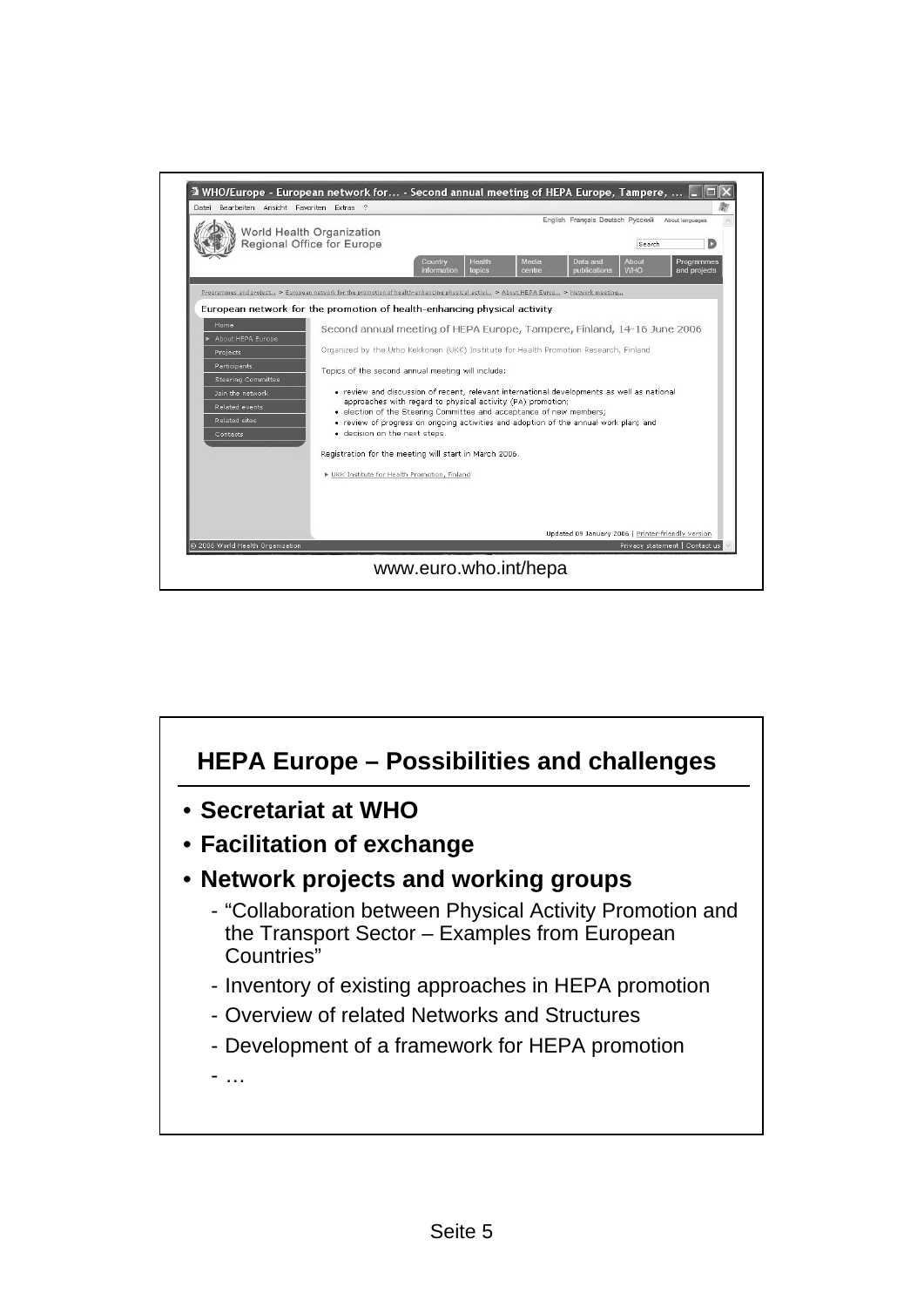### **HEPA Europe – Possibilities and challenges**

- **Secretariat at WHO**
- **Facilitation of exchange**
- **Network projects and working groups**
- **Funding**
	- No compulsory membership fee, but own costs covered by participants
	- Voluntary financial and in kind contributions
	- Sponsoring and grant applications

# **HEPA Europe – Possibilities and challenges**

- **Secretariat at WHO**
- **Facilitation of exchange**
- **Network projects and working groups**
- **Funding**
- **Cooperation with other structures**
	- Agita Mundo, GAPA
	- WHO Ministerial Obesity Conference 2006
	- WHO Healthy Cities
	- European Commission